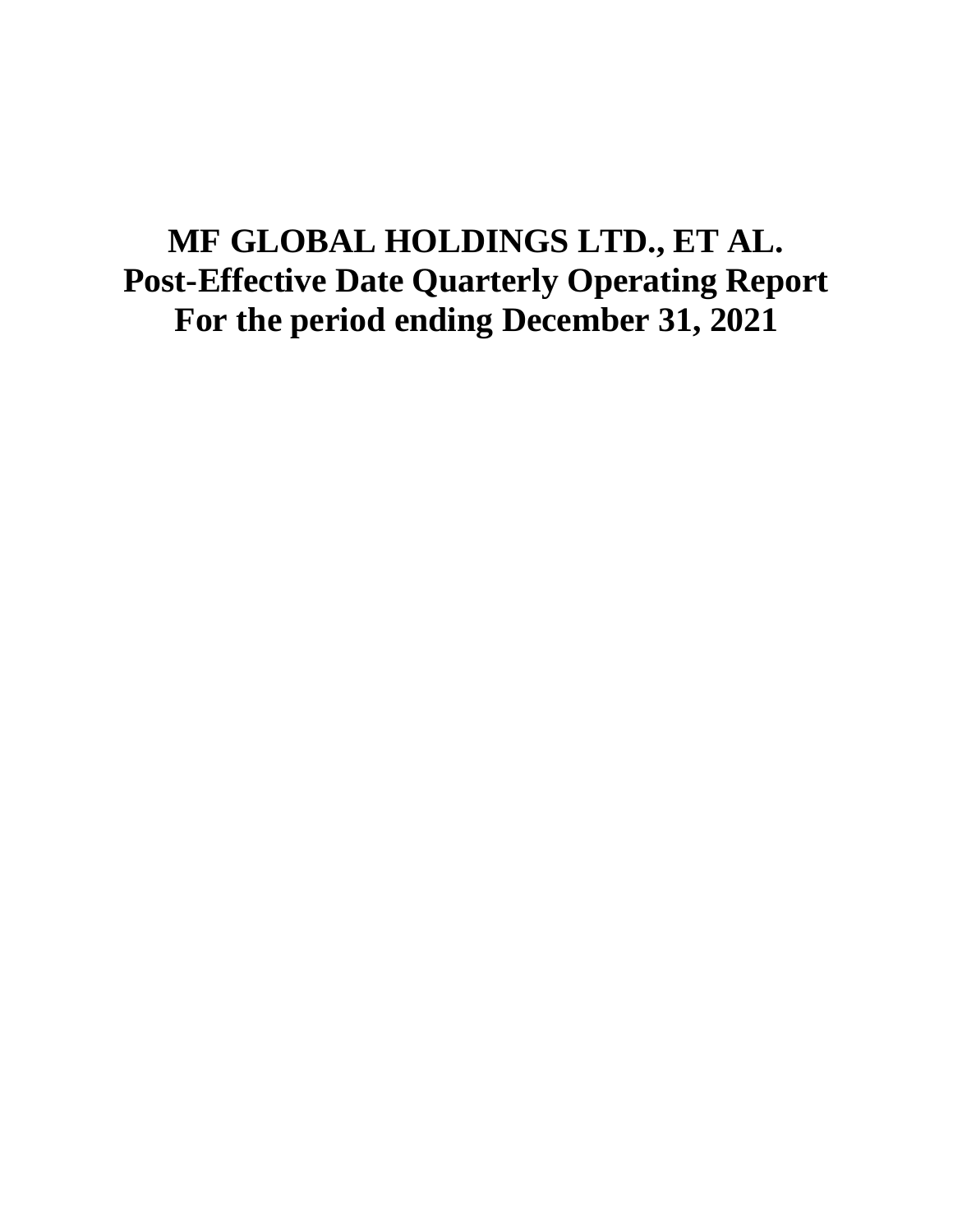## **MF GLOBAL HOLDINGS LTD., ET AL. Post-Effective Date Quarterly Operating Report For the period ending December 31, 2021**

# **BACKGROUND**

 $\overline{\phantom{a}}$ 

This post-Effective Date quarterly operating report ("QOR") of MF Global Holdings Ltd. ("Holdings Ltd.") and its affiliated debtors, MF Global Finance USA Inc. ("Finance USA"), MF Global Capital LLC ("Capital"), MF Global FX Clear LLC ("FX Clear"), MF Global Market Services LLC ("Market Services"), and MF Global Holdings USA Inc. ("Holdings USA") (collectively, the "Debtors"<sup>1</sup>) covers a specific time period and has been prepared solely for the purpose of complying with the reporting requirements of the *Second Amended and Restated Joint Plan of Liquidation Pursuant to Chapter 11 of the Bankruptcy Code for MF Global Holdings Ltd., MF Global Finance USA Inc., MF Global Capital LLC, MF Global FX Clear LLC, MF Global Market Services LLC, and MF Global Holdings USA Inc.* (Docket No. 1382) (the "Second Amended Plan"). The financial information contained in this QOR is preliminary and unaudited, and as such may be subject to revision. The information in this QOR should not be viewed as indicative of future results. The Second Amended Plan is a joint plan for six separate Debtors. The Debtors are not consolidated for financial reporting and should be viewed as standalone entities. The total columns in each of the tables of the QOR are for illustrative purposes only.

The Debtors filed voluntary petitions for relief under chapter 11 of title 11 of the United States Code (the "Bankruptcy Code") in the Bankruptcy Court for the Southern District of New York (the "Bankruptcy Court") as follows: (i) Holdings Ltd. and Finance USA filed on October 31, 2011; (ii) Capital, FX Clear, and Market Services filed on December 19, 2011; and (iii) Holdings USA filed on March 2, 2012. Each respective Debtor's bankruptcy filing dates are referred to in this QOR as the "Petition Date" and any period prior to such Debtor's bankruptcy filing date is referred to as "pre-petition" for the respective Debtor. The Debtors' chapter 11 cases are assigned to the Honorable Judge Martin Glenn and are being jointly administered under the caption "In re MF Global Holdings Ltd., et al." Case No. 11-15059 (MG). Shortly after each respective Petition Date, Louis J. Freeh, Esq. (the "Chapter 11 Trustee") was appointed as chapter 11 trustee of the Debtors. On the Effective Date, the Chapter 11 Trustee ceased his stewardship of the Debtors and Holdings Ltd. became the Plan Administrator under the Second Amended Plan, with a newly appointed board of directors.

The last date and time for any person or entity, including MF Global affiliates, to file a proof of claim against the Debtors (the "Bar Date") has passed as of the issuance of this QOR. The Plan Administrator has objected to such claims as appropriate. Accordingly, some additional adjustments to the financial information provided herein may be reflected in future QORs as a result of the claims reconciliation process.

On July 24, 2015, the Plan Administrator and James W. Giddens (the "SIPA Trustee"), as Trustee for the liquidation of MF Global Inc. ("MFGI"), entered into a Sale and Assumption Agreement pursuant to which the SIPA Trustee assigned to the Plan Administrator (or its designee), among other things, all of the SIPA Trustee's rights and interest in (a) the claims asserted in the case captioned "In re MF Global Holdings Ltd. Investment Litigation," 11 Civ. 7866 (the "MDL"), (b) MFGI's E&O Policies, D&O Policies, and other insurance policy proceeds, (c) recoveries in the MF Global UK Limited ("MFGUK") insolvency proceeding, (d) certain contracts, and (e) cash and miscellaneous accounts receivables (the "Sale and Assumption Agreement"). In exchange, the Plan Administrator agreed that (a) the Debtors and certain of their non-Debtor affiliates waived their right to further distributions from the MFGI estate, which allowed the SIPA Trustee to make final distributions to all other unsecured creditors in an amount that satisfied such claims at 95%, and (b) the Plan Administrator's designee assumed, among other things, certain of the SIPA Trustee's discovery obligations, the SIPA Trustee's obligations under the assigned contracts, and certain tax obligations. Pursuant to the agreement, the Plan Administrator's designee is entitled to receive amounts in the future pending the outcome of certain events relating to disputed claims and expense reserves.

On September 8, 2015, pursuant to the Sale and Assumption Agreement, the Plan Administrator designated MF Global Assigned Assets LLC ("MFGAA" or "Assigned Assets") its assignee and Holdings Ltd., Finance USA, Holdings USA, Capital, FX Clear, MF Global FX LLC ("FX LLC"), and MF Global Special Investor LLC ("Special Investor") (collectively the "Members") made an initial capital contribution to Assigned Assets in the form of an assignment of all of that Member's rights and interests in its allowed MFGI claims in exchange for a ratable membership interest in Assigned Assets. Future proceeds will be distributed to the Members in proportion to their respective membership interests in Assigned Assets.

On February 11, 2016, the Bankruptcy Court entered a final decree for the closing of the Chapter 11 Cases of Capital, FX Clear and Market Services (the "Closing Debtors") (Docket No. 2201). As a result, the Closing Debtors no longer have any reporting or administrative obligations under the Second Amended Plan including, without limitation, the obligation to file post-Effective Date quarterly reports. The Chapter 11 Cases of Holdings Ltd., Finance USA, and Holdings USA remain open.

<sup>&</sup>lt;sup>1</sup> Throughout this QOR, the term "Debtors" refers collectively to MF Global Holdings Ltd., MF Global Finance USA Inc., MF Global Capital LLC, MF Global FX Clear LLC, MF Global Market Services LLC, and MF Global Holdings USA Inc.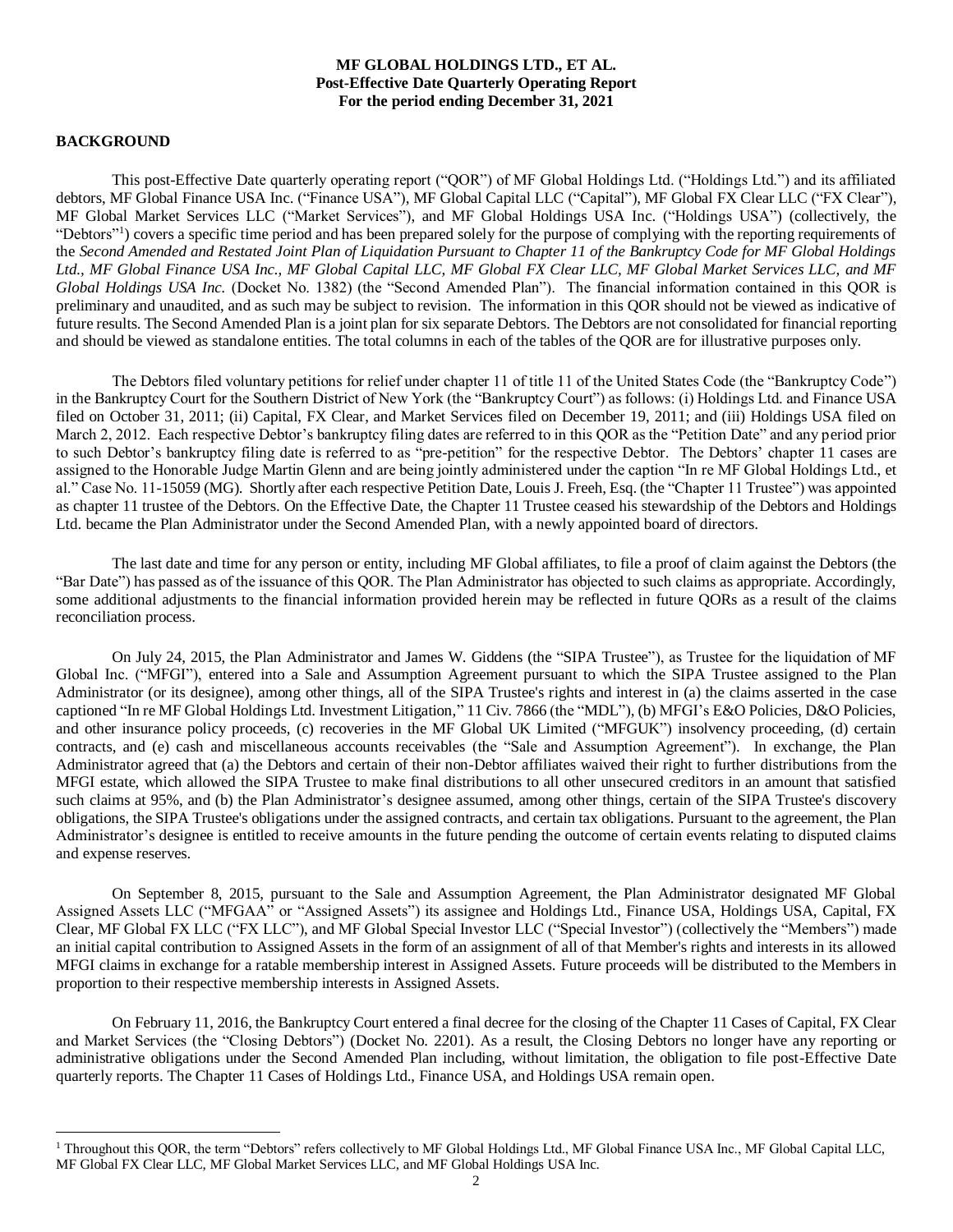#### **CURRENT QUARTER ACTIVITY SUMMARY**

In February 2008, Evan Dooley, a MFGI registered broker, trading for his own account out of a MFGI branch office in Memphis, Tennessee, put on a significant wheat futures position that was beyond his trading authority and was liquidated at a loss of \$141 million. MFGI suffered the loss because, as a clearing member of the exchange, it was required to pay the \$141 million shortfall and the broker had no means of paying MFGI for the losses (the "Dooley trading incident"). MFGI filed a claim for payment of its \$141 million loss from the Dooley trading incident plus statutory interest under its Fidelity Bond Insurance (the "Bond"), which provides coverage for wrongful or fraudulent acts of employees, seeking indemnification for the loss on the Dooley trading incident. After months of investigation, MFGI's insurers denied payment of this claim based on certain definitions and exclusions to coverage in the Bond. They also initiated an action against MFGI in the Supreme Court of the State of New York, New York County, *New Hampshire Insurance Co. et al. v. MF Global Finance USA, Inc.*, No. 601621/09 (MF), seeking a declaration that there is no coverage for this loss under the Bond. MFGI filed a counterclaim to enforce its right to payment. Pursuant to an Assignment Agreement between the SIPA Trustee and Finance USA, in May 2014, the SIPA Trustee assigned his rights in this litigation to Finance USA. As of December 31, 2021, Finance USA has entered into confidential settlements with insurers representing \$97.2 million of the approximately \$141 million principal amount of Finance USA's asserted claim, with each settlement in excess of the settling insurer's principal obligation. The parties completed discovery in April 2017, the insurers and Finance USA filed motions for summary judgment in June 2017, opposition papers were filed in July 2017, reply papers were filed in August 2017, and arguments were heard by Justice Friedman on January 16, 2018. In October 2020, it was announced that Justice Friedman would be retiring at the end of the year. On the eve of her retirement, Justice Friedman ruled on the motions by decision and order dated December 21, 2020. The court granted Finance USA's motion for summary judgment in part and denied the Insurers' motion in its entirety. Significantly, the court ruled as a matter law that Dooley's conduct was covered under both of the coverage provisions because his conduct constituted a "wrongful act" and a "malicious act." The court also threw out four of the Insurers' defenses to coverage based upon three exclusion provisions in the bond and failure to mitigate. However, the court found that genuine issues of fact require a trial with respect to whether Dooley was covered under the bond as an "employee" of the insured or "any other person." The court held also that, if Dooley is determined to be an employee, genuine issues of material fact require a trial on whether the bond's termination of coverage provision was triggered. The rulings significantly narrow the scope of the case remaining for trial and on January 21 and 22, 2021, the three remaining insurers filed Notices of Appeal from the order. On January 31, 2021, Finance USA filed a notice of cross-appeal from the order. The appeal has been fully briefed and was heard by the Appellate Division on November 12, 2021 but no decision has yet been issued. As a result, the jury trial previously scheduled for March 21, 2022 has been rescheduled to Oct 17, 2022, however, should insurers agree to waive their right to a jury a bench trial is scheduled for Aug 1, 2022. On March 29, 2021, the case was reassigned to Justice Melissa Crane, who was recently appointed to the Commercial Division. Conferences with Justice Crane were held on May 10, June 14 and October 26, 2021 and a jury trial is tentatively scheduled to begin on March 21, 2022.

In December 2017, the Tax Authority of the Federal Republic of Germany ("GTA") submitted a claim against MFGUK for €52.4 million ("GTA Liability Claim") in respect of withholding tax previously refunded to MFGUK in connection with certain share trades carried out in Germany to which MFGUK was a party. In January 2018, Deutsche Bank AG submitted two claims against MFGUK, one of which essentially mirrors the GTA Liability Claim by claiming an indemnity right against MFGUK if the GTA pursues Deutsche Bank for the sums claimed against MFGUK ("DB Mirror Claim") and a separate claim for €126.7 million ("DB Market Claim"). The GTA Liability Claim was rejected by the joint special administrators (the "JSAs") of MFGUK and the GTA appealed against the rejection and thereafter, on August 17, 2018, the JSAs received an application from the GTA that its appeal in the UK courts against the rejection of the GTA Liability Claim be stayed pending resolution in the German courts of certain claims between the GTA and MFGUK relevant to the GTA Liability Claim. Both Deutsche Bank claims were also rejected by the JSAs and an appeal was filed by Deutsche Bank. Deutsche Bank subsequently submitted an application seeking a stay of the appeals against the rejection of its claims pending resolution of the issues outlined in the GTA's application. A two-day hearing was held in late January 2019 in order for the court to determine whether the GTA and Deutsche Bank appeals should be decided by the UK court or stayed in order to allow the German courts to adjudicate the underlying issues. The High Court of Justice in England issued its judgment on March 22, 2019 determining that, subject to the GTA entering into an undertaking that it will comply with certain conditions, the Stay Application filed by the GTA was allowed (so that, in effect, the claim by the GTA against MFGUK is to be referred to the German Courts to be heard and decided there). On October 25, 2019, the JSA's grounds of objection were filed and since then there have been several rounds of written submissions from each party and these submissions are continuing. The High Court judgment also determined that the Stay Application filed by Deutsche Bank was not allowed (so that, in effect, the DB Mirror and Market Claims can be heard and determined in the English Court without first having to await the outcome of the proceedings between the GTA and MFGUK in Germany). A hearing in respect of the DB Mirror Claim was due to take place in May 2020, however pursuant to the terms of a confidential settlement between MFGUK and Deutsche Bank, this hearing was vacated and Deutsche Bank has withdrawn its €48 million proof in the administration. In a ruling handed down on July 31, 2019, the court confirmed that Deutsche Bank shall pay the JSA's costs of the Stay Application. A directions hearing seeking to determine if there are issues which are potentially dispositive of the DB Market Claim was to take place in November 2020. On October 30, 2020, the JSAs agreed to a confidential settlement with Deutsche Bank in relation to the DB Market Claim, meaning that the November directions hearing was vacated by the Court. While the terms of the settlement are confidential, the effect is that all further proceedings in Deutsche Bank's appeal against the rejection of the DB Market Claim be stayed and Deutsche Bank shall pay an agreed sum to MFGUK in relation to MFGUK's costs in relation to the appeals against the DB Market Claim and the DB Mirror Claim (pursuant to the above July 31, 2019 ruling).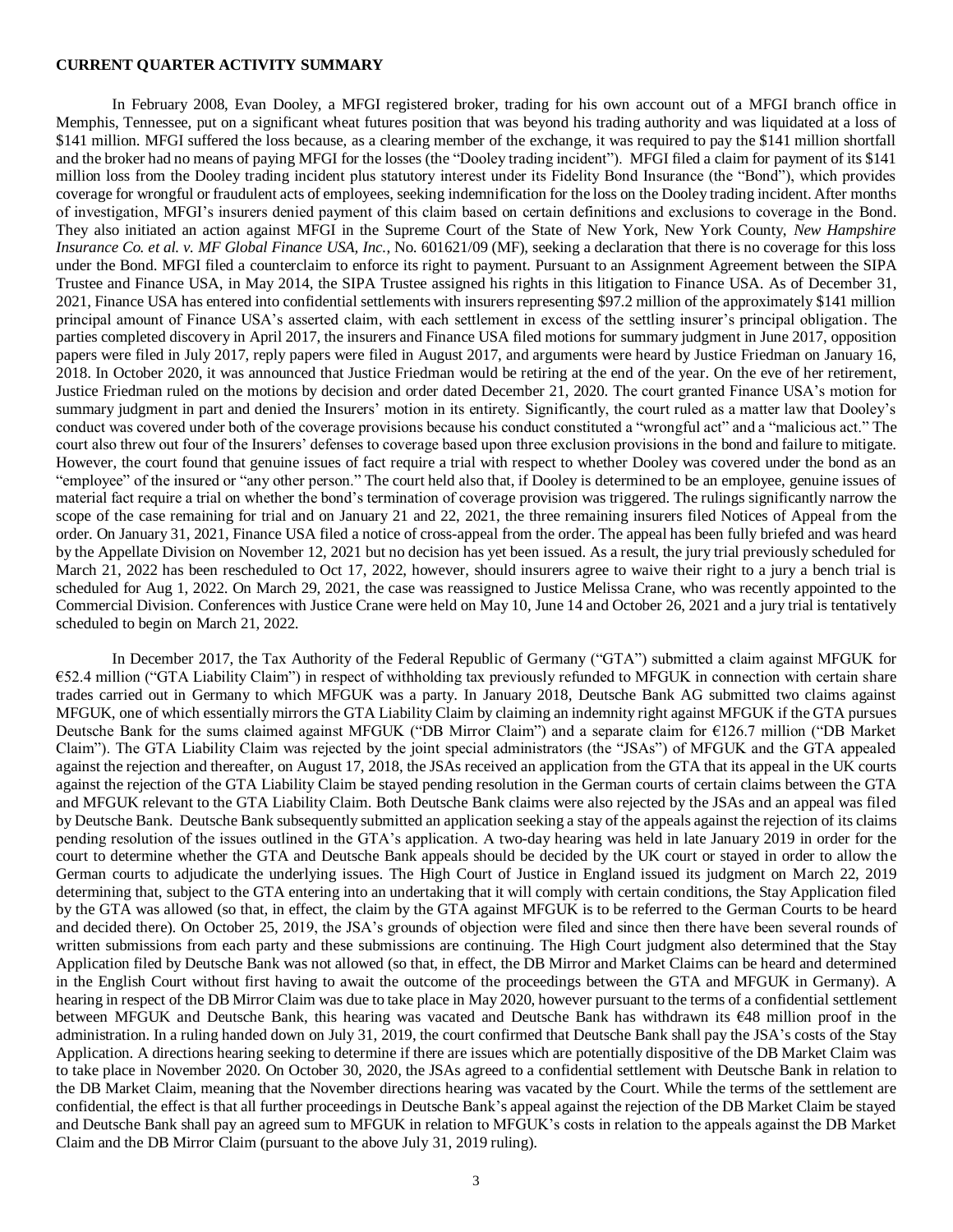MFGUK has also submitted several claims against the GTA in respect of withholding tax in connection with certain share trades carried out in Germany to which MFGUK was a party and in connection with which withholding tax has not previously been refunded to MFGUK (the "GTA Asset Claim"). The GTA has rejected the GTA Asset Claim and the JSAs have appealed this decision in Germany; the JSAs filed their most recent legal brief in their claim on October 1, 2020 and the GTA filed an additional legal brief on December 8, 2020 stating its position that all facts in the case have now been presented and, therefore, the issue is ready for a decision. An oral hearing is expected to take place before the Fiscal Court of Cologne in due course, although no date for this has yet been set by the court.

The Plan Administrator remains open to dialogue with the JSAs to explore ways to streamline the MFGUK estate and realize some of the benefits of the Creditors Voluntary Arrangement proposed by the JSAs in the third fiscal quarter of 2018.

On October 22, 2019, the Plan Administrator commenced an Adversary Proceeding, Case No. 11-15059; Adv. Proc. Case No. 19-01379 (Bankr. S.D.N.Y.) (MG), against defendants William K. Harrington, as United States Trustee for Region 2, Clifford J. White III, as Director of the United States Trustee Program, and the United States Trustee Program seeking (i) a determination that the Debtors' liability for quarterly fees payable to the United States Trustee Program ("UST") pursuant to 28 U.S.C § 1930(a)(6) is governed by the schedule in effect prior to the amendment to that statute which became effective January 1, 2018 (the "Amendment"); (ii) a determination that the Debtors are entitled to a refund of quarterly fee overpayments made during the period from January 1, 2018 through the date of this Complaint (and future overpayments, if any) (the "Excess Fees"), during which time the Debtors paid Defendants based on the schedule set forth in the Amendment; and (iii) an order directing a refund of such Excess Fees, reduced by any amount the Plan Administrator has applied to pay UST fees incurred prior to receiving a refund. (D.I. 2406; Adv. Proc. D.I. 1). At issue are Excess Fees of \$0.4 million paid between Q1 2018 and Q2 2019 and future increased fees (calculated for Q3 2019 to Q4 2020 to be more than an additional \$0.7 million in increased fees if paid under the Amendment's fee schedule), for a total of more than \$1.1 million in increased fees calculated under the Amendment's fee schedule for the period Q1 2018 to Q4 2020. Since 2018, several bankruptcy courts found the Amendment to be unconstitutional on various grounds while other bankruptcy courts have upheld the Amendment's constitutionality; there has similarly been a split in the decisions on appeal by the Second, Fourth, Fifth, and Tenth Circuits, and appeals are currently pending in the Ninth and Eleventh Circuits. On April 24, 2020, Judge Glenn, along with Judge Bernstein in the SunEdison case (which raised virtually identical challenges to the Amendment) issued a ruling denying the Plan Administrator's motion for summary judgment and granting the UST's motion for summary judgment, holding that the Amendment is constitutional. (D.I. 2417; Adv. D.I. 44). On June 16, 2020, Judge Glenn *sua sponte* entered an Order (Adv. D.I. 55) certifying the decision and related judgment entered on May 19, 2020 (Adv. D.I. 49) for immediate appeal to the United States Court of Appeals for the Second Circuit. On November 16, 2020, the Plan Administrator's Petition for Permission to Take a Direct Appeal Pursuant to 28 U.S.C. § 158(d)(2)(A) was granted by the Second Circuit (Case No. 20-3863), which ordered MF Global's appeal to be heard "in tandem" with the direct appeal also granted in SunEdison's case (Case No. 20-3867), so the appeals will be heard together. During the pendency of the appeal, an amendment to the fees statute was passed by Congress in December 2020 and signed into law on January 12, 2021. The Bankruptcy Administration Improvement Act of 2020 (the "2021 Amendment") put in place a revised quarterly fee schedule for chapter 11 cases beginning Q2 2021 that is a flat 0.4% of disbursements up to \$1.0 million (with a minimum payment of \$250.00) and a flat 0.8% of disbursements of at least \$1.0 million, up to a cap of \$0.3 million (reached now at \$31.3 million in disbursements). The parties briefing was filed after the 2021 Amendment's enactment and addressed its impact on the arguments on appeal. Oral argument was scheduled for September 29, 2021. In a related appeal before the Second Circuit in which MF Global appeared as an amicus curiae, *In re Clinton Nurseries Inc.*, No. 20-1209 (2d Cir.), on May 24, 2021, the Second Circuit issued an Opinion which held that the Amendment is unconstitutionally nonuniform and ordered the UST to return to the debtor any excess fees paid under the Amendment. *See In re Clinton Nurseries, Inc.*, 998 F.3d 56 (2d Cir. 2021). The Government's petition seeking a rehearing (before the panel or *en banc*) was denied on September 17, 2021.. On September 14, 2021, in light of the Second Circuit's ruling in *Clinton Nurseries* and the enactment of the 2021 Amendment, the Second Circuit issued an Order to Show Cause why the case should not be remanded and on September 23, issued an Order vacating and remanding the MF Global and SunEdison cases to the Bankruptcy Court for further proceedings in light of the decision in *Clinton Nurseries* (for fees Q1 2018 – Q1 2021) and the 2021 Amendment (for fees Q2 2021 – forward). MF Global advised Judge Glenn's chambers of these developments, and is coordinating with the UST on next steps given the likelihood that the Supreme Court may be deciding the constitutionality of the Amendment in the near term. In September 2021, a petition seeking certiorari was filed in the Supreme Court from the Fourth Circuit's decision in the *Circuit City* case (which upheld the Amendment), which was granted on January 10, 2022. The time for the Solicitor General to separately seek certiorari from the Second Circuit's *Clinton Nurseries* decision (finding the Amendment unconstitutionally non-uniform) has been extended through Feb 14, 2022, and in the meantime, on January 14, 2022 the Second Circuit granted the UST's motion to recall the mandate in *Clinton Nurseries*in light of the Supreme Court's grant of certiorari in *Circuit City*. If the Second Circuit's ruling in *Clinton Nurseries* is not overturned (whether directly or indirectly in *Circuit City*), MF Global should also prevail in having its fees for the period Q1 2018 – Q2 2021 determined under the fee schedule applicable prior to the Amendment (note, however that the arguments raised before the Supreme Court are unlikely to apply to fees owed after Q1 2021, when the 2021 Amendment became effective).

On December 27, 2021, the Bankruptcy Court entered an order (i) approving an amendment of the Plan Trust Agreement to extend the term of the MF Global Plan Trust and (ii) extending the time for the Plan Administrator to effectuate the wind down and liquidation of assets under the Second Amended Plan for an additional five years, to and through the fourteenth anniversary from the Confirmation Date of the Plan, i.e, to and through April 5, 2027 (D..I. 2471).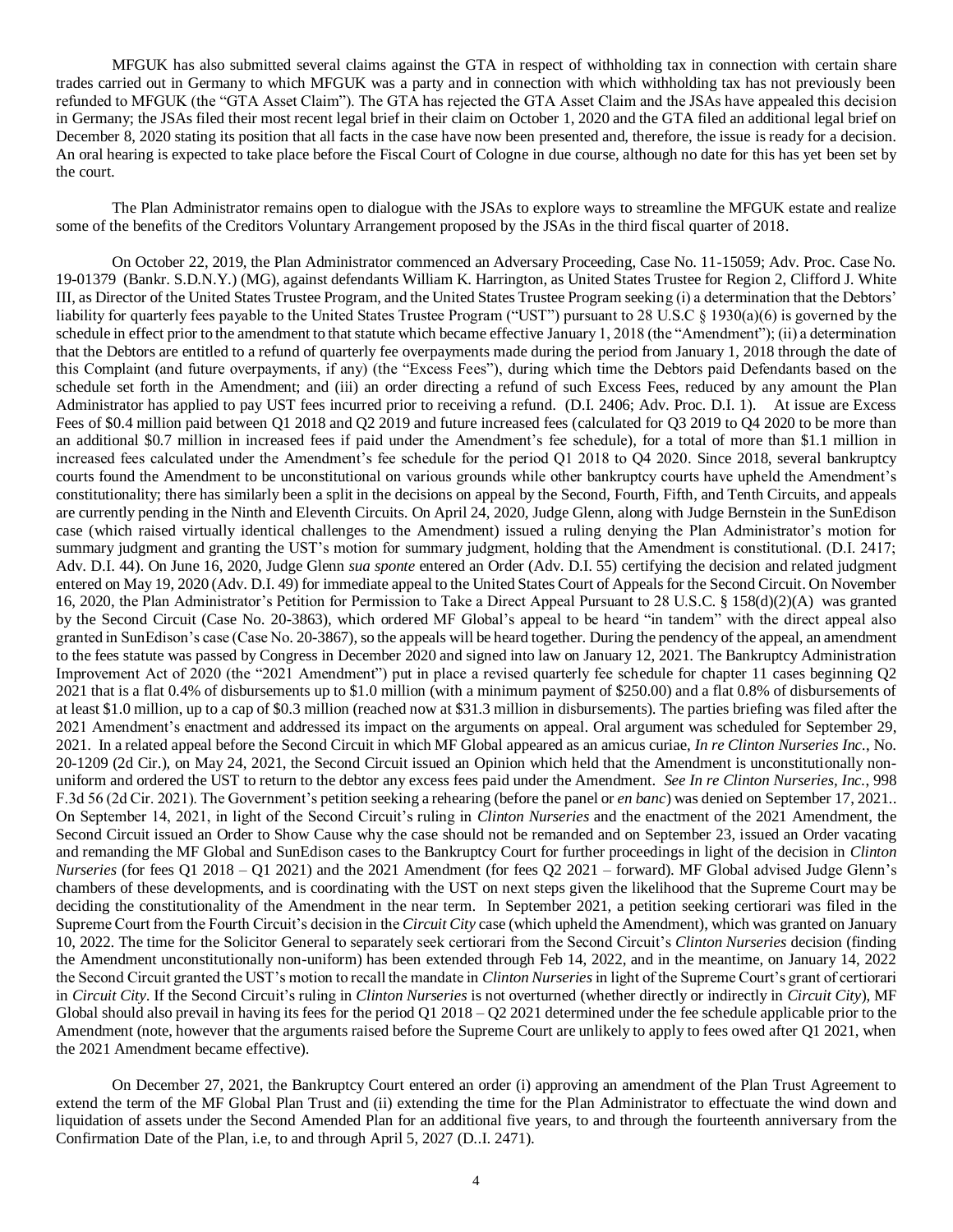#### **MF Global Holdings Ltd., et al. Schedules of Cash Flows (Unaudited) For the Period October 1, 2021 through December 31, 2021**

|                                                     | <b>MF</b> Global |                  | <b>MF</b> Global | <b>MF</b> Global  |    |             |
|-----------------------------------------------------|------------------|------------------|------------------|-------------------|----|-------------|
|                                                     |                  | Finance USA Inc. | Holdings Ltd.    | Holdings USA Inc. |    | Total       |
| Cash balance at October 1, 2021                     | \$               | 10,273,034       | \$<br>21,332,650 | \$<br>652,629     | \$ | 32,258,313  |
| Cash Inflows:                                       |                  |                  |                  |                   |    |             |
| Expense Reimbursement from Debtor Affiliates        |                  |                  | 1,097,435        | 386,521           |    | 1,483,956   |
| Pre-petition Receivables from Debtor Affiliates     |                  | $\overline{a}$   |                  |                   |    |             |
| Pre-petition Receivables from Non-Debtor Affiliates |                  |                  |                  |                   |    |             |
| Other                                               |                  | 694              | 2,496,665        | 199               |    | 2,497,559   |
| <b>Total Inflows</b>                                |                  | 694              | 3,594,100        | 386,720           |    | 3,981,515   |
|                                                     |                  |                  |                  |                   |    |             |
| Cash Outflows:                                      |                  |                  |                  |                   |    |             |
| Payroll, Payroll Taxes and Employee Benefits        |                  | $\mathbf{r}$     |                  | (726, 870)        |    | (726, 870)  |
| <b>Operating Costs</b>                              |                  | (18, 835)        | (302, 778)       | (5, 377)          |    | (326,990)   |
| Professional Fees                                   |                  |                  | (948, 875)       |                   |    | (948, 875)  |
| <b>US Trustee Fees</b>                              |                  |                  |                  |                   |    |             |
| Other                                               |                  | $\blacksquare$   |                  | $\blacksquare$    |    |             |
| <b>Total Operating Expenses</b>                     |                  | (18, 835)        | (1,251,653)      | (732, 248)        |    | (2,002,735) |
|                                                     |                  |                  |                  |                   |    |             |
| Expense Reimbursement to Debtor Affiliates          |                  | (1,418,961)      | (64, 995)        | ä,                |    | (1,483,956) |
| Distributions:                                      |                  |                  |                  |                   |    |             |
| <b>Administrative Claims</b>                        |                  |                  |                  |                   |    |             |
| Priority Tax Claims (includes Admin tax claims)     |                  |                  |                  |                   |    |             |
| 1 - Priority Non-Tax Claims                         |                  |                  |                  |                   |    |             |
| 2 - Secured Claims                                  |                  |                  |                  |                   |    |             |
| 3 - JPMorgan Secured Setoff Claim                   |                  |                  |                  |                   |    |             |
| 4 - Convenience Claims                              |                  |                  |                  |                   |    |             |
| 5 - Liquidity Facility Unsecured Claims             |                  |                  |                  |                   |    |             |
| 6 - General Unsecured Claims                        |                  |                  |                  |                   |    |             |
| 7 - Subordinated Claims                             |                  |                  |                  |                   |    |             |
| 8 - Preferred Interests                             |                  | $\overline{a}$   | ÷.               | ÷.                |    |             |
| 9 - Common Interests                                |                  |                  |                  | ä,                |    |             |
| <b>Total Distributions</b>                          |                  | $\overline{a}$   | ÷.               | $\overline{a}$    |    |             |
|                                                     |                  |                  |                  |                   |    |             |
| <b>Total Cash Outflows</b>                          |                  | (1,437,795)      | (1,316,649)      | (732, 248)        |    | (3,486,692) |
|                                                     |                  |                  |                  |                   |    |             |
| Net Cash Flows:                                     |                  | (1,437,101)      | 2,277,452        | (345, 527)        |    | 494,823     |
|                                                     |                  |                  |                  |                   |    |             |
| Cash balance at December 31, 2021                   | \$               | 8,835,933        | \$<br>23,610,102 | \$<br>307,102     | \$ | 32,753,136  |

The accompanying notes are an integral part of this report.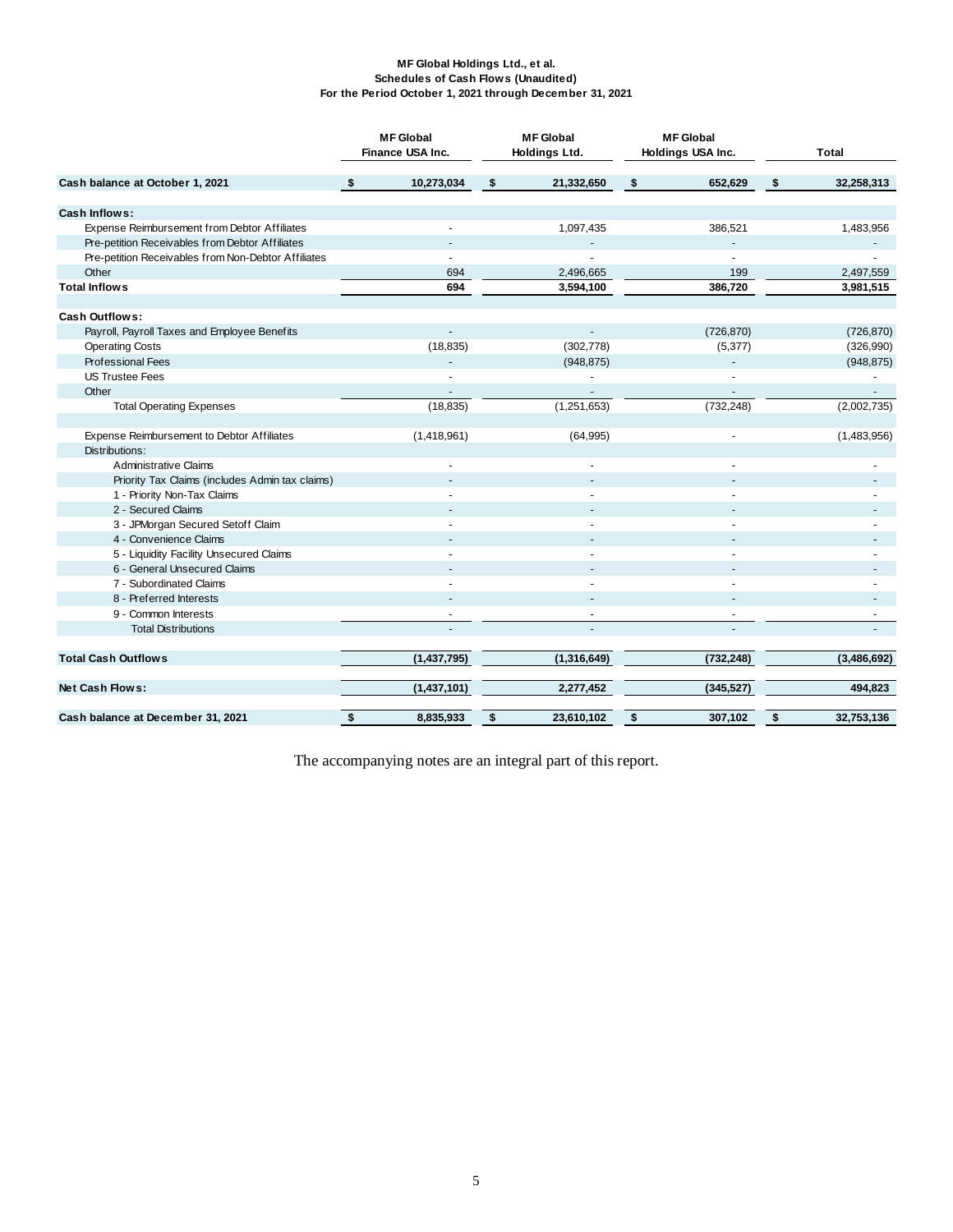#### **MF Global Holdings Ltd., et al. Statements of Net Assets (Liquidation Basis) As of December 31, 2021**

|                                               |             | <b>MF Global</b>        | <b>MF</b> Global      | <b>MF</b> Global      |                       |
|-----------------------------------------------|-------------|-------------------------|-----------------------|-----------------------|-----------------------|
|                                               | <b>Note</b> | <b>Finance USA Inc.</b> | <b>Holdings Ltd.</b>  | Holdings USA Inc.     | <b>Total</b>          |
|                                               |             |                         |                       |                       |                       |
| Cash                                          |             | 8,835,933<br>\$         | \$<br>23,610,102      | \$<br>307,102         | \$<br>32,753,136      |
| Non-affiliate pre-petition receivables        | 4           |                         |                       | 103,984               | 103,984               |
| Debtor affiliate pre-petition receivables     | 4           | 198,727,554             | 1,291,911,031         | 23,192,148            | 1,513,830,733         |
| Other affiliate pre-petition receivables      | 4           |                         | 49,038,300            | 1,945,125             | 50,983,425            |
| Debtor affiliate post-petition receivables    | 4           | 1,743                   | 479,687               | 414,363               | 895,793               |
| Other affiliate post-petition receivables     | 4           |                         | 8,745,828             |                       | 8,745,828             |
| Other assets                                  | 5           |                         | 366,119               |                       | 366,119               |
| MFGAA membership interests                    | 6           | 120,718,390             | 10,753,493            | 4,327,106             | 135,798,990           |
|                                               |             |                         |                       |                       |                       |
| <b>Total assets</b>                           |             | 328,283,620             | 1,384,904,560         | 30,289,828            | 1,743,478,009         |
|                                               |             |                         |                       |                       |                       |
| Liabilities subject to compromise:            | 8           |                         |                       |                       |                       |
| Claims subject to reconciliation              |             | (414, 758)              | (414, 758)            |                       | (829, 515)            |
| Allow ed claims:                              |             |                         |                       |                       |                       |
| Debtor affiliate                              |             | (1,295,201,431)         | (19, 314, 812)        | (198, 727, 554)       | (1,513,243,797)       |
| Other affiliate                               |             | (2,942,209)             | (650, 293)            | (77, 229)             | (3,669,731)           |
| Liquidity Facility unsecured claim            |             | (624, 851, 419)         | (735, 200, 782)       |                       | (1,360,052,201)       |
| Notes claim                                   |             |                         | (655, 662, 317)       |                       | (655, 662, 317)       |
| Other unsecured                               |             |                         | (24,078,106)          | (17, 911, 501)        | (41,989,607)          |
| Subordinated                                  |             |                         | (106, 232, 679)       |                       | (106, 232, 679)       |
| Subordinated claims not allow ed              |             | (1,085)                 | (16,685,153)          | (1,986,436)           | (18,672,673)          |
| Liabilities to be settled in full:            | 9           |                         |                       |                       |                       |
| Administrative, secured and priority          |             |                         |                       |                       |                       |
| Debtor and other affiliate charges            |             | (722, 252)              | (166, 489)            | (7,052)               | (895, 793)            |
| Professional fees - post-effective date       | 10          |                         | (1,095,565)           |                       | (1,095,565)           |
| <b>Estimated Plan Administration Expenses</b> | 11          | (14, 453, 680)          | (20, 854, 364)        | (889, 413)            | (36, 197, 457)        |
|                                               |             |                         |                       |                       |                       |
| <b>Total Liabilities</b>                      |             | (1,938,586,833)         | (1,580,355,317)       | (219, 599, 184)       | (3,738,541,335)       |
|                                               |             |                         |                       |                       |                       |
| Net assets in liquidation                     |             | (1,610,303,213)<br>\$   | (195, 450, 757)<br>\$ | (189, 309, 356)<br>\$ | \$<br>(1,995,063,326) |

The accompanying notes are an integral part of this report**.**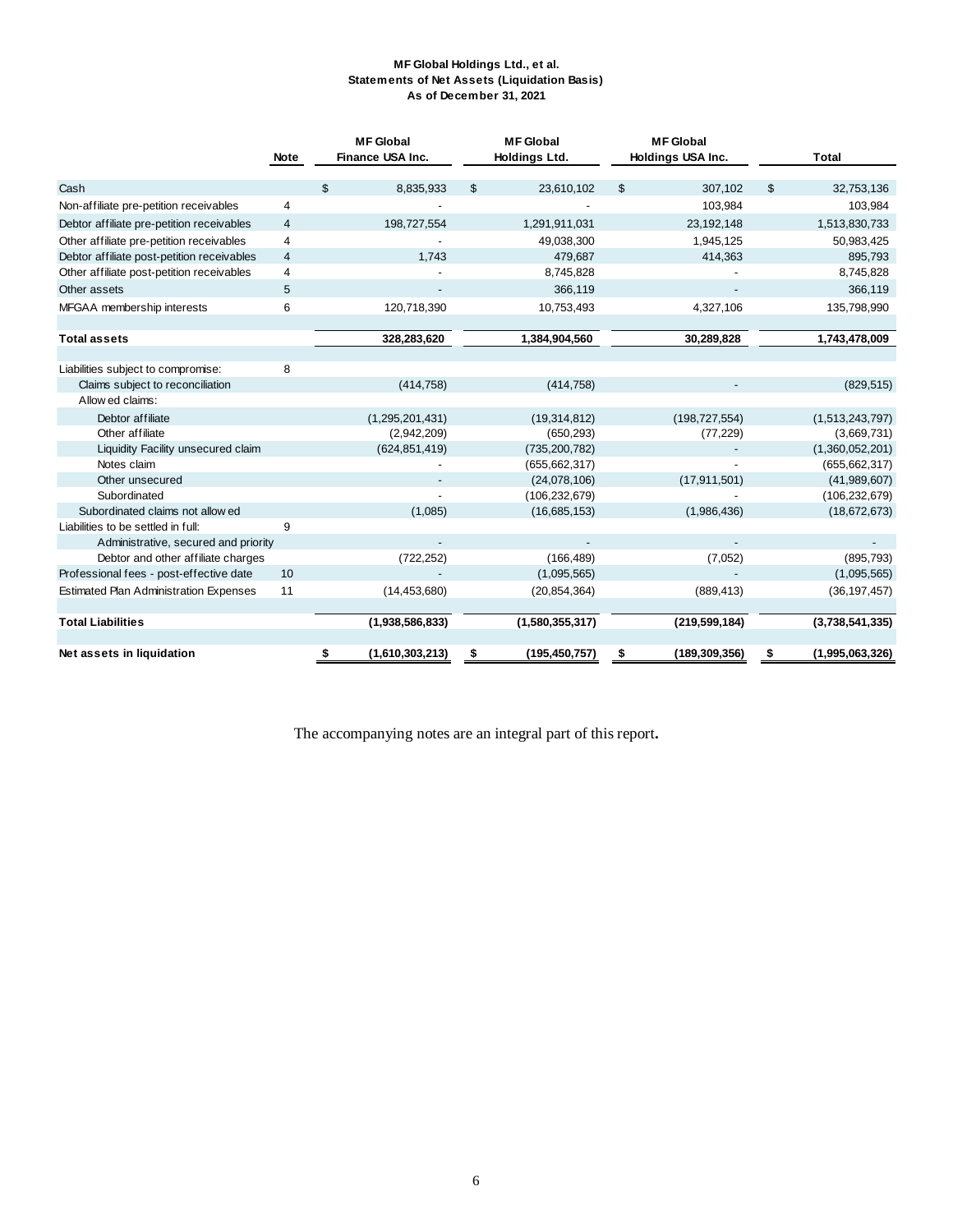#### **NOTES AND DEFINITION OF TERMS**

# *Note 1: Basis of Presentation*

The Plan Administrator has prepared this QOR in accordance with the Second Amended Plan. While the Plan Administrator has exercised its best efforts to ensure that this QOR is accurate, based on information that was available at the time of preparation, inadvertent errors or omissions may exist. The Plan Administrator reserves the right to amend this QOR from time to time as may be necessary or appropriate. This QOR is not meant to be relied upon as a complete description of the Debtors, their businesses, condition (financial or otherwise), results of operations, prospects, assets or liabilities.

The unaudited balance sheets ("statements of net assets in liquidation") and statements of cash flows ("schedules of cash flows") in this QOR have been prepared in accordance with the requirements of the Second Amended Plan. The statements of net assets in liquidation and schedules of cash flows were not prepared in accordance with U.S. generally accepted accounting principles ("US GAAP") and neither purport to represent nor reconcile with financial statements prepared in accordance with US GAAP. This QOR does not include explanatory footnotes and other disclosures required under US GAAP, and is not presented in a US GAAP-based reporting format. Certain classifications utilized in this QOR may differ from prior report classifications and accordingly amounts may not be comparable. The statements of net assets in liquidation and the schedules of cash flows have been presented in at least the level of detail required by the Second Amended Plan.

Certain items presented in this QOR remain under review by the Plan Administrator and may be accounted for differently in future QORs. Accordingly, the financial information herein is subject to change and any such change could be material. The statements of net assets in liquidation do not reflect or provide for all the consequences of the Debtors' chapter 11 cases including (i) as to assets, a wide range of legal claims that are being pursued or are under consideration to pursue, their realizable values on a liquidation basis or their availability to satisfy liabilities, and (ii) as to pre-petition liabilities, the amounts that may ultimately be allowed for claims or contingencies, or the ultimate status or priority of claims filed. Accordingly, future QORs may reflect adjustments (including writedowns and write-offs) to the assets and adjustments to the liabilities, which may be material.

Prior to October 31, 2011, the majority of the Debtors' operational accounting functions, including day-to-day maintenance of the Debtors' books and records, were fulfilled by an accounting group located in Chicago, Illinois and employed by MFGI which commenced its separate liquidation proceeding under the Securities Investor Protection Act on October 31, 2011 and which proceeding is now completed.

## *Note 2: Use of Estimates*

In preparing the statements of net assets in liquidation, the Plan Administrator has made various estimates that may affect reported amounts and disclosures. Estimates are based on available information and judgment. Actual results could differ from estimates and could have a material effect on the statements of net assets in liquidation. As more information becomes available to the Plan Administrator, including the outcome of various negotiations and litigation, amongst other matters, it is expected that estimates could be revised. Such revisions may be material.

#### *Note 3: Schedules of Cash Flows*

### *Expense reimbursement from/to debtor affiliates*

Holdings Ltd. and Holdings USA incur disbursements for operating costs and professional fees on behalf of all three remaining Debtors, and in return are reimbursed by each Debtor for such Debtor's allocated portion of these expenses.

#### *Other cash inflows*

During the period, Holdings Ltd. received a \$2.5 million dividend from MF Global Assurance Co Limited. In addition, the Debtors collectively earned \$0.02 million in interest and dividends on cash balances.

#### *Note 4: Receivables*

The Plan Administrator has presented all receivables on a net basis, categorized by owing entity and whether the receivable was generated before or after the Debtors' respective Petition Date. The three types of owing parties are defined as follows: (i) "Nonaffiliates" refer to third-parties, who were not a direct or indirect subsidiary of Holdings Ltd. on October 31, 2011; (ii) "Debtor affiliate" refers to one of the Debtors that is being jointly administered with Holdings Ltd.; and (iii) "Other affiliates" refer to non-Debtor entities that were a direct or indirect subsidiary of Holdings Ltd. on October 31, 2011.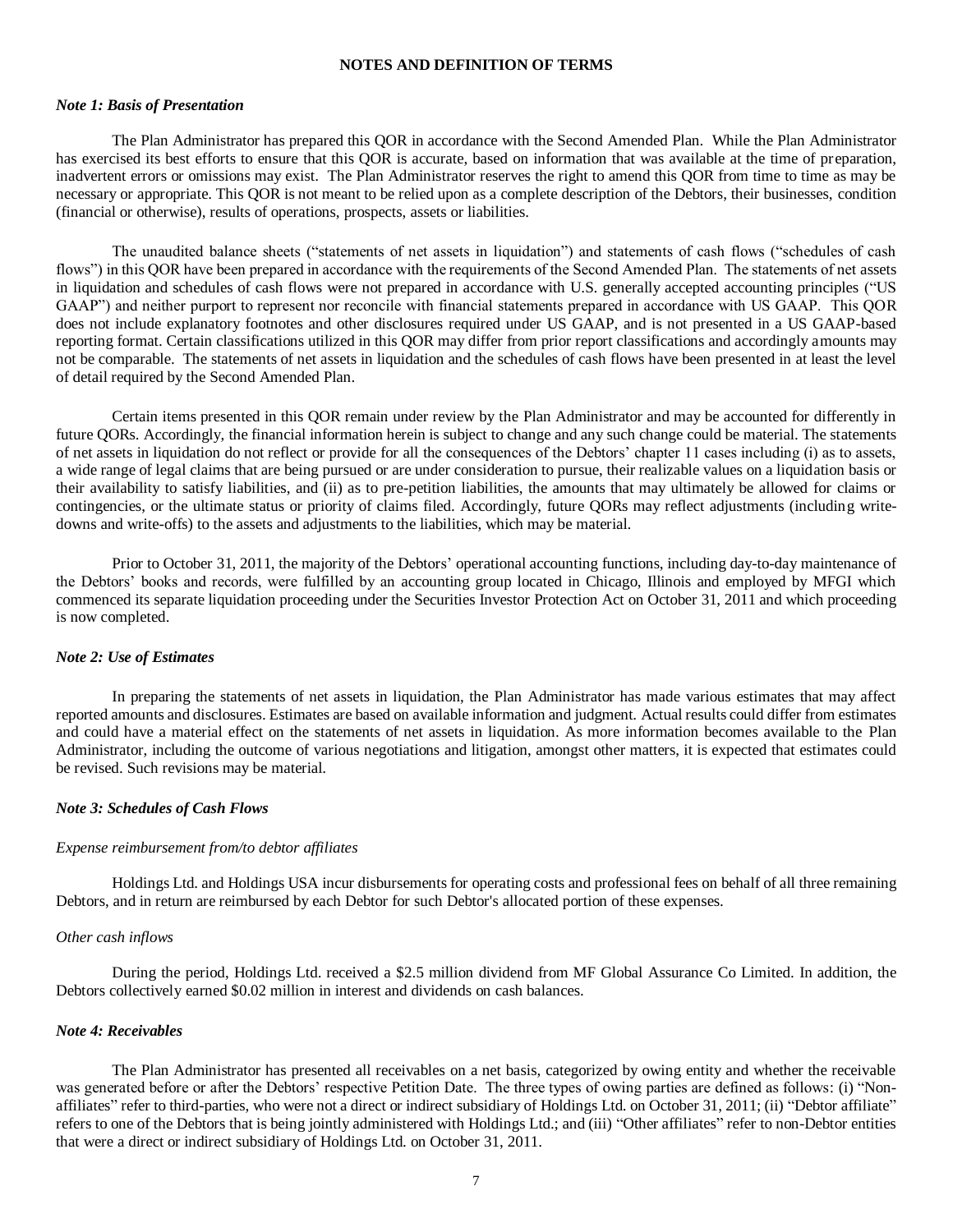"Debtor affiliate pre-petition receivables" include amounts per the Intercompany Settlement contained in the Second Amended Plan. Per the Second Amended Plan, Holdings Ltd.'s right to receive distributions on account of \$275,000,000 of its \$1,886,930,980 claim against Finance USA is subordinated to the rights of the holders of the Allowed Class 5B Liquidity Facility Unsecured Claims<sup>2</sup> until such time that the Class 5B Liquidity Facility Unsecured Claims are paid in full. Below is a roll forward of Debtor affiliate prepetition receivables as of December 31, 2021.

|                                        | <b>MF Global</b><br>Finance USA Inc. | <b>MF Global</b><br>Holdinas Ltd. | <b>MF Global</b><br>Holdings USA Inc. | Total            |
|----------------------------------------|--------------------------------------|-----------------------------------|---------------------------------------|------------------|
| Balance at December 31, 2014           | 258,790,163                          | 1,886,952,872                     | 27,939,696                            | 2, 173, 682, 731 |
| Distributions received                 | (60,062,609)                         | (595, 715, 492)                   | (4,747,548)                           | (660, 525, 649)  |
| Asset assignment from other affiliates |                                      | 673.651                           |                                       | 673.651          |
| Balance at September 30, 2021          | 198.727.554                          | 1.291.911.031                     | 23.192.148                            | 1,513,830,733    |
| Distributions received                 | -                                    |                                   |                                       |                  |
| Balance at December 31, 2021           | 198,727,554                          | 1,291,911,031                     | 23.192.148                            | 1,513,830,733    |

"Other affiliate pre-petition receivables" contain pre-petition amounts owed from non-debtor former MF Global affiliates. The impact of exchange rate fluctuations on receivables denominated in foreign currency is recorded in these assets. Below is a roll forward of other affiliate pre-petition receivables as of December 31, 2021.

|                                         | <b>MF</b> Global         | <b>MF Global</b> |                |     | <b>MF Global</b>  |                 |
|-----------------------------------------|--------------------------|------------------|----------------|-----|-------------------|-----------------|
|                                         | Finance USA Inc.         |                  | Holdings Ltd.  |     | Holdings USA Inc. | Total           |
| Balance at December 31, 2014            | 1,555,558,294            |                  | 134,072,690    | \$. | 165,616,158       | 1,855,247,142   |
| Distributions received                  | (816, 878, 506)          |                  | (37, 952, 425) |     | (27, 343, 307)    | (882, 174, 238) |
| Distribution credit from MFGI           | $\overline{\phantom{a}}$ |                  | (3,438,445)    |     | $\overline{a}$    | (3, 438, 445)   |
| MFGI Sub-Debt w rite-off                | (470,000,000)            |                  |                |     | (130,000,000)     | (600,000,000)   |
| Asset assignments from other affiliates | $\overline{\phantom{a}}$ |                  | 1.047.461      |     |                   | 1,047,461       |
| Foreign exchange movements              | $\overline{\phantom{a}}$ |                  | (5,487,801)    |     | (405, 408)        | (5,893,209)     |
| MFGAA Member contributions              | (268, 679, 788)          |                  | (12,615,157)   |     | (5,307,514)       | (286, 602, 459) |
| Other affiliate w rite-downs/offs       | $\overline{\phantom{a}}$ |                  | (539, 141)     |     | (585, 851)        | (1, 124, 992)   |
| Other cash received                     | $\blacksquare$           |                  |                |     | (30,000)          | (30,000)        |
| MF Global Holdings Overseas Limited     |                          |                  |                |     |                   |                 |
| ("MFGHOL") loan repayments              |                          |                  | (26,063,226)   |     |                   | (26,063,226)    |
| Balance at September 30, 2021           |                          |                  | 49,023,956     | \$. | 1.944.078         | 50,968,034      |
| Foreign exchange movements              |                          |                  | 14,344         |     | 1,047             | 15,391          |
| Balance at December 31, 2021            |                          |                  | 49.038.300     | \$. | 1,945,125         | 50.983.425      |

"Debtor affiliate post-petition receivables" contain amounts owed between Debtors for post-petition obligations arising from the operating expenses of the Debtors' estates.

"Other affiliate post-petition receivables" contain post-petition amounts owed from non-debtor former MF Global affiliates. Below is a roll forward of other affiliate post-petition receivables as of December 31, 2021.

|                                    | <b>MF Global</b>         |               | <b>MF Global</b> |                   | <b>MF Global</b> |                |
|------------------------------------|--------------------------|---------------|------------------|-------------------|------------------|----------------|
|                                    | Finance USA Inc.         | Holdings Ltd. |                  | Holdings USA Inc. |                  | Total          |
| Balance at December 31, 2014       | $\overline{\phantom{a}}$ |               | 5,874,116        |                   | 43,766           | 5,917,882      |
| MFGHOL accrued interest repayments |                          |               | (12,636,774)     |                   |                  | (12, 636, 774) |
| Interest income on MFGHOL loan     | $\overline{\phantom{a}}$ |               | 16,646,460       |                   |                  | 16,646,460     |
| Other cash received                |                          |               | (2,052,570)      |                   | (46,406)         | (2,098,976)    |
| Other fees                         | $\overline{\phantom{a}}$ |               | 239,265          |                   | 2,640            | 241,905        |
| Balance at September 30, 2021      |                          |               | 8.070.496        |                   |                  | 8,070,496      |
| Interest income on MFGHOL loan     | $\overline{\phantom{a}}$ |               | 645,308          |                   |                  | 645,308        |
| Other fees                         |                          |               | 30.024           |                   |                  | 30,024         |
| Balance at December 31, 2021       |                          |               | 8,745,828        |                   |                  | 8,745,828      |

Receivables are reported at the face amount of the receivable or at settlement agreement value, less amounts received through the end of the reporting period. Provisions and write-downs to receivables may be recorded in the future when greater clarity on the financial situation of each counterparty and collectability of each receivable becomes known.

# *Note 5: Other Assets*

 $\overline{a}$ 

The Plan Administrator does not have current valuations of all assets as of the reporting date. Other Assets include security deposits, as well as receivables arising from the purchase of claims filed against MFGUK that had payment guarantees from Holdings Ltd. Amounts ultimately realized may vary materially from amounts currently recorded in the statements of net assets in liquidation. Additional information on potential ranges of recoveries by the Debtors is included in the Disclosure Statement for the Amended Joint

<sup>2</sup> As such term is defined in the Second Amended Plan.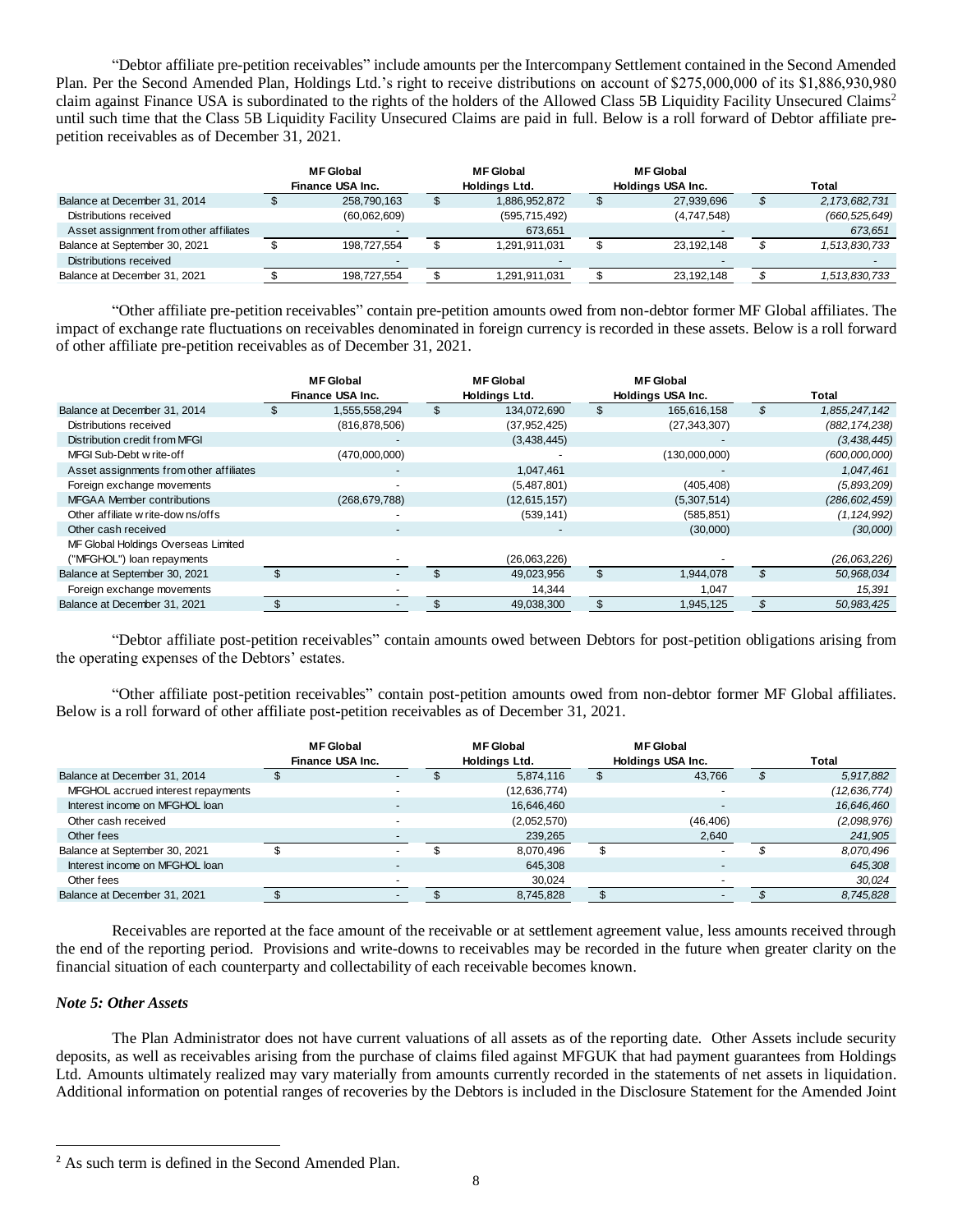Plan of Liquidation Pursuant to Chapter 11 of the Bankruptcy Code for the Debtors (as supplemented "Disclosure Statement") (Docket Nos. 1111-1 & 1193). Accordingly, the Plan Administrator may amend or adjust the value of these assets in the future.

## *Note 6: MF Global Assigned Assets LLC*

On September 8, 2015, pursuant to the Sale and Assumption Agreement, the Plan Administrator designated Assigned Assets its assignee under the agreement and the Members made an initial capital contribution in the form of an assignment of all of that Member's rights and interests in its MFGI claims in exchange for a ratable membership interest. Subsequent to the capital contribution, solvent former Debtors Capital and FX Clear assigned all assets and MFGAA interests to their direct parent entity Holdings USA and in March 2016, Special Investor and FX LLC also assigned all assets and MFGAA interests to their direct parent entities Holdings Ltd. and Holdings USA, respectively. Below is a breakdown of the allowed general unsecured claim each Member held at MFGI as well as the corresponding membership percentage in Assigned Assets, both at the time of the initial contribution and at December 31, 2021.

| Member                         | <b>Allowed General Unsecured  </b> | Membership        | Membership        |
|--------------------------------|------------------------------------|-------------------|-------------------|
|                                | <b>Claim at MFGI</b>               | Percentage as of  | Percentage as of  |
|                                |                                    | September 8, 2015 | December 31, 2021 |
| MF Global Finance USA Inc.     | \$<br>1,033,383,802                | 88.862192%        | 88.862192%        |
| MF Global Holdings Ltd.        | 48,712,140                         | 4.188829%         | 7.952576%         |
| MF Global Special Investor LLC | 43,768,836                         | 3.763747%         | 0%                |
| MF Global Holdings USA Inc.    | 33,656,292                         | 2.894154%         | 3.185234%         |
| MF Global Capital LLC          | 3,044,660                          | 0.261815%         | 0%                |
| <b>IMF Global FX Clear LLC</b> | 311.014                            | 0.026745%         | 0%                |
| MF Global FX LLC               | 29,300                             | 0.002520%         | 0%                |
| <b>TOTAL</b>                   | 1,162,906,045                      | 100%              | 100%              |

During the period, the Plan Administrator maintained the \$0.8 million MFGAA Expense Reserve for potential future operating expenses and professional fees. Below is a roll forward of selected balance sheet accounts of Assigned Assets as of December 31, 2021.

|                                                                                                                                                                                   |                |                 |                |                          |                | <b>Other Accounts</b>    |                |                       | Equity - Member    |
|-----------------------------------------------------------------------------------------------------------------------------------------------------------------------------------|----------------|-----------------|----------------|--------------------------|----------------|--------------------------|----------------|-----------------------|--------------------|
|                                                                                                                                                                                   |                |                 |                | <b>MFGUK</b>             |                | Receivable               |                | Other                 | contributions of   |
|                                                                                                                                                                                   |                | Cash            |                | <b>Receivable</b>        |                | (at face amounts)        |                | Assets <sup>(1)</sup> | <b>MFGI claims</b> |
| Balance at September 30, 2015                                                                                                                                                     | \$             | 58,669,784      | $\mathfrak{S}$ | 37,874,962               | \$             | 1,059,924                | $\mathfrak{S}$ | 204,673,608           | \$<br>302,278,278  |
| Post-closing distributions from MFGI                                                                                                                                              |                | 39,727,779      |                |                          |                |                          |                | (39,035,854)          | 691,925            |
| <b>Distributions to Members</b>                                                                                                                                                   |                | (166, 506, 582) |                | $\overline{\phantom{a}}$ |                |                          |                |                       | (166, 506, 582)    |
| <b>Customer Class Counsel fees</b>                                                                                                                                                |                | 29,800,000      |                |                          |                | $\overline{\phantom{a}}$ |                | (29,800,000)          |                    |
| <b>MDL Settlement</b>                                                                                                                                                             |                | 12,015,468      |                |                          |                |                          |                | (12,015,468)          |                    |
| Confidential settlements                                                                                                                                                          |                | 11,919,875      |                |                          |                |                          |                | (14, 282, 964)        | (2, 363, 088)      |
| Insurance settlements                                                                                                                                                             |                | 5,806,250       |                |                          |                | 362,500                  |                | (6, 168, 750)         |                    |
| Assigned receivables from MFGI                                                                                                                                                    |                | 1,049,154       |                |                          |                | (852)                    |                | (1,048,302)           |                    |
| <b>DTCC</b> distribution                                                                                                                                                          |                | 1,393,571       |                |                          |                |                          |                | (1,393,571)           |                    |
| MF Global UK Limited distribution                                                                                                                                                 |                | 5,940,659       |                | (5,940,659)              |                |                          |                |                       |                    |
| Foreign exchange movements                                                                                                                                                        |                |                 |                | (4,333,721)              |                |                          |                |                       | (4,333,721)        |
| Cash received                                                                                                                                                                     |                | 9,854,358       |                |                          |                | (1,306,653)              |                | (8, 108, 089)         | 439,616            |
| Operating expenses                                                                                                                                                                |                | (9,462,918)     |                |                          |                |                          |                | 255,742               | (9,207,176)        |
| Interest on cash balances                                                                                                                                                         |                | 382,891         |                |                          |                |                          |                |                       | 382,891            |
| Balance at September 30, 2021                                                                                                                                                     | $\mathfrak{L}$ | 590,290         | $\mathfrak{L}$ | 27,600,582               | $\mathfrak{L}$ | 114,920                  | \$             | 93,076,351            | \$<br>121,382,144  |
| Foreign exchange movements                                                                                                                                                        |                |                 |                | 15,354                   |                |                          |                |                       | 15,354             |
| Cash received                                                                                                                                                                     |                | 17,673          |                |                          |                |                          |                | (17, 673)             |                    |
| Operating expenses                                                                                                                                                                |                | (32, 641)       |                |                          |                |                          |                |                       | (32, 641)          |
| Interest on cash balances                                                                                                                                                         |                | 242             |                |                          |                |                          |                |                       | 242                |
| Balance at December 31, 2021                                                                                                                                                      | -\$            | 575,564         | \$             | 27,615,937               | \$             | 114,920                  | \$             | 93,058,679            | \$<br>121,365,099  |
| <sup>(1)</sup> Other assets are reported at the carrying amount of the remaining uncollected balance of the former MFGI claims. Provisions and adjustments may be recorded in the |                |                 |                |                          |                |                          |                |                       |                    |
| future when greater clarity on collectability becomes known.                                                                                                                      |                |                 |                |                          |                |                          |                |                       |                    |

# *Note 7: Foreign Currency*

The functional currency of each of the Debtors is U.S. dollars. The Debtors hold receivables from former UK affiliates of approximately £20.8 million as of the reporting date, and those balances have been converted to U.S. dollars as of the reporting date for presentation purposes. The GBP/USD exchange rate used at December 31, 2021 was 1.34894 compared to the September 30, 2021 rate of 1.34819. As of December 31, 2021, the breakdown of these receivables in pounds sterling is as follows: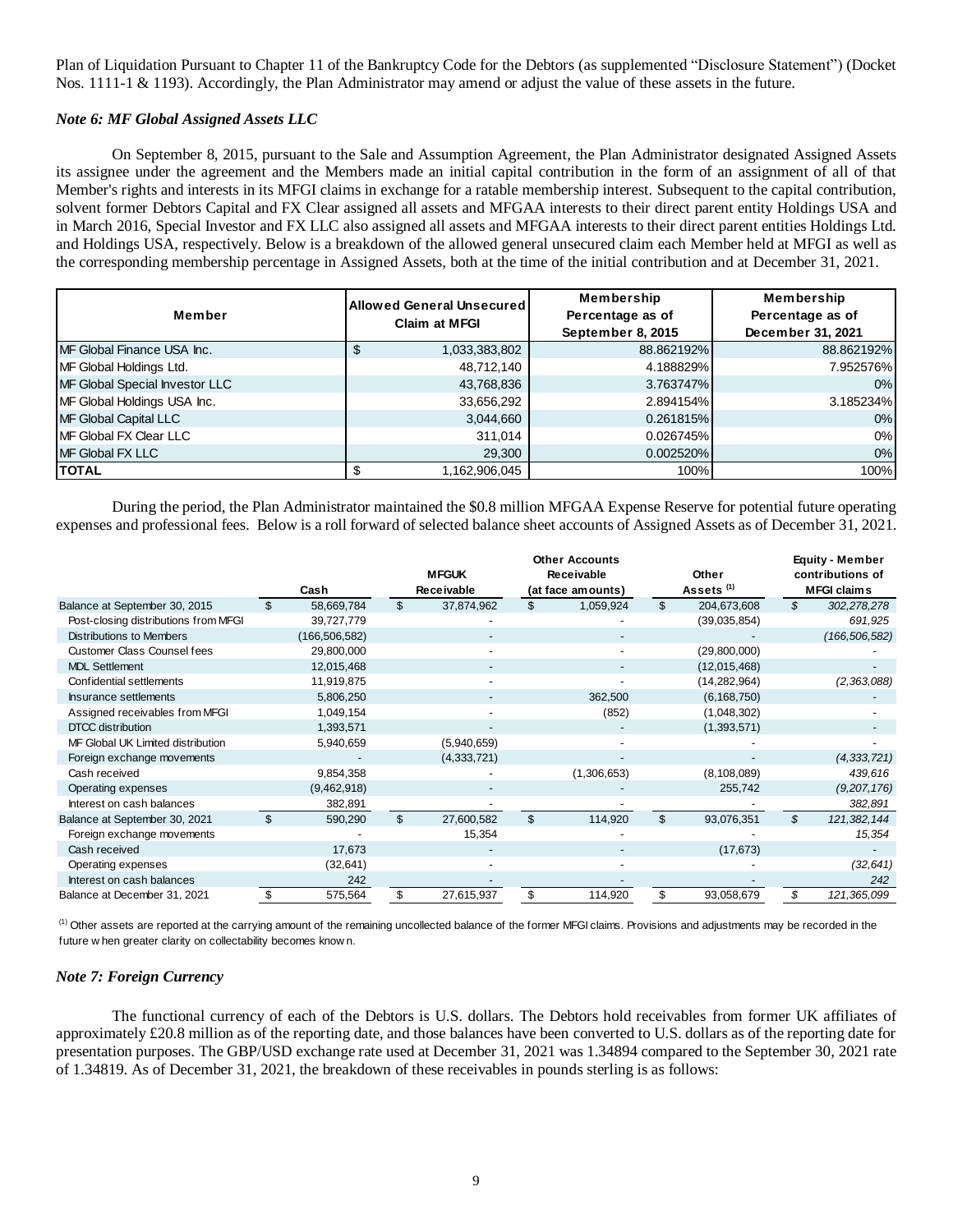|                                                                              | <b>MF Global</b><br>Finance USA Inc. |  | <b>MF</b> Global<br>Holdings Ltd. |   | <b>MF Global</b><br>Holdings USA Inc. |   | <b>Total</b> |
|------------------------------------------------------------------------------|--------------------------------------|--|-----------------------------------|---|---------------------------------------|---|--------------|
| Balance at October 1, 2021                                                   | £                                    |  | 464.083                           | £ | 1,396,217                             | £ | 1,860,300    |
| Distributions received                                                       |                                      |  |                                   |   |                                       |   |              |
| Total MF Global UK Limited claim remaining at December 31, 2021              |                                      |  | 464.083                           |   | 1,396,217                             |   | 860,300      |
|                                                                              |                                      |  |                                   |   |                                       |   |              |
| Balance at October 1, 2021                                                   | £                                    |  | 18,900,023                        | £ |                                       | £ | 18,900,023   |
| Distributions received                                                       |                                      |  |                                   |   |                                       |   |              |
| Total MF Global Finance Europe Limited claims remaining at December 31, 2021 |                                      |  | 18,900,023                        |   |                                       |   | 18,900,023   |
|                                                                              |                                      |  |                                   |   |                                       |   |              |
| Total receivables in GBP at December 31, 2021                                |                                      |  | 19.364.106                        |   | 1.396.217                             |   | 20,760,323   |

In addition to the direct foreign currency exposure detailed above, the Debtors also have indirect exposure resulting from the Debtors' claims against, and interests in, certain former MF Global affiliates, which in turn have asset recoveries with direct foreign currency exposure. The largest example is the Debtors' combined interests in MFGAA, which has remaining pound sterling exposure due to its claims against the MFGUK estate. The Debtors have also filed claims against other former affiliates in U.S. dollars that may be allowed in local currency, causing additional foreign currency exposure. While the Debtors' largest currency exposure (direct and indirect) is pound sterling, the Debtors' also have direct and/or indirect exposure to Singapore dollars, New Taiwan dollars, Australian dollars, Hong Kong dollars and Canadian dollars, amongst other currencies. The Debtors have not hedged any foreign currency exposure.

## *Note 8: Liabilities Subject to Compromise*

Liabilities subject to compromise include claims filed by creditors asserting obligations incurred prior to the Debtors' respective Petition Dates, which have not yet been withdrawn, expunged, resolved, or paid and satisfied. Liabilities subject to compromise do not represent the amounts that may ultimately be paid in respect of such claims. Liabilities subject to compromise exclude claims and interests classified as either preferred interests or common interests. Additional information on potential ranges of recoveries to holders of allowed pre-petition claims is included in the Disclosure Statement.

"Claims Subject to Reconciliation" and "Subordinated Claims not Allowed" refer to claims filed for potential pre-petition obligations, for which reconciliation of the claims has not yet been completed. The amounts of the claims are reported at the face values of the claims, which do not necessarily represent the amounts that may ultimately be allowed, if any. Claims filed for unliquidated amounts are presented at zero value until reconciliations of the claims are completed.

Included in Claims Subject to Reconciliation are amounts claimed for which objections may be filed in the Bankruptcy Court, as well as subordinated claims which are not expected to be allowed or receive distributions. If objections are sustained, the related claimed amounts will be withdrawn and removed from Claims Subject to Reconciliation. There is no guarantee that the Bankruptcy Court will sustain objections. If objections are not sustained, the claimed amounts will either remain in Claims Subject to Reconciliation or be reclassified to Allowed Claims, as appropriate.

"Allowed claims – Debtor affiliate" refers to claims allowed by the Second Amended Plan for pre-petition obligations between the Debtors, and are reported at the allowed values of the claims less any distributions that have been made. These balances include amounts allowed by the Intercompany Settlement as defined in the Second Amended Plan. Below is a roll forward of allowed claims – debtor affiliate as of December 31, 2021.

|                               | <b>MF Global</b><br>Finance USA Inc. | <b>MF</b> Global<br>Holdings Ltd. |  | <b>MF Global</b><br>Holdings USA Inc. | Total              |
|-------------------------------|--------------------------------------|-----------------------------------|--|---------------------------------------|--------------------|
| Balance at December 31, 2014  | (1,893,080,591)                      | (30, 270, 015)                    |  | (258, 790, 163)                       | (2, 182, 140, 769) |
| Distribution payments         | 597,879,160                          | 10,955,203                        |  | 60,062,609                            | 668,896,972        |
| Balance at September 30, 2021 | (1,295,201,431)                      | (19,314,812)                      |  | (198, 727, 554)                       | (1,513,243,797)    |
| Distribution payments         |                                      |                                   |  |                                       |                    |
| Balance at December 31, 2021  | (1,295,201,431)                      | (19,314,812)                      |  | (198, 727, 554)                       | (1,513,243,797)    |

"Allowed claims – Other affiliate" refers to non-Debtor entities that were a direct or indirect subsidiary of Holdings Ltd. on October 31, 2011, and are reported at the allowed values of the claims less any distributions that have been made. Below is a roll forward of allowed claims – other affiliate as of December 31, 2021.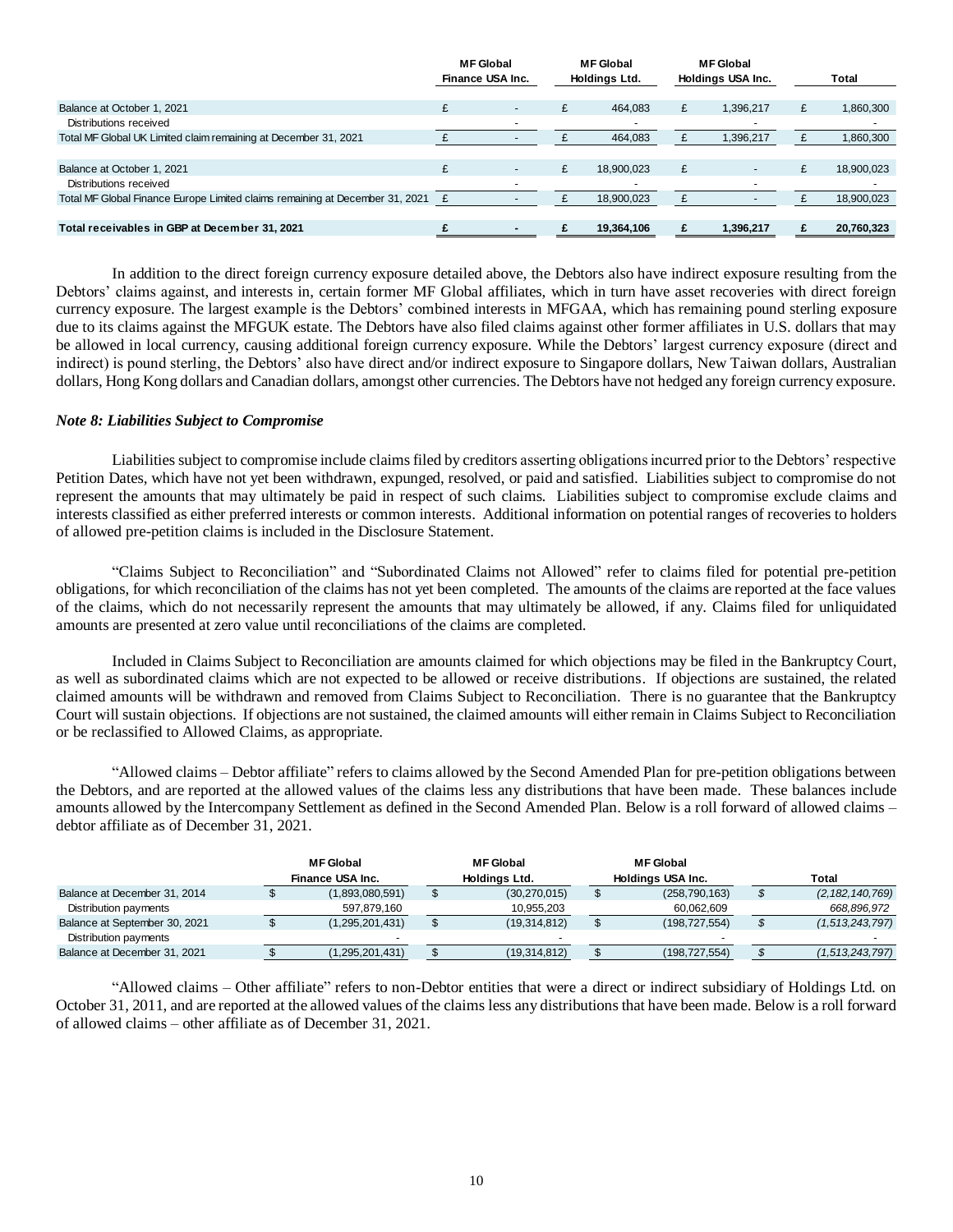|                                        | <b>MF Global</b><br>Finance USA Inc. |                          | <b>MF</b> Global |             |  | <b>MF Global</b>  |               |
|----------------------------------------|--------------------------------------|--------------------------|------------------|-------------|--|-------------------|---------------|
|                                        |                                      |                          | Holdings Ltd.    |             |  | Holdings USA Inc. | Total         |
| Balance at December 31, 2014           |                                      | (4,666,462)              |                  | (1,019,133) |  | (94, 356)         | (5, 779, 951) |
| Distribution payments                  |                                      | .724.253                 |                  | 368.841     |  |                   | 2,093,094     |
| Asset assignment from other affiliates |                                      | $\overline{\phantom{0}}$ |                  |             |  | 17.127            | 17.127        |
| Balance at September 30, 2021          |                                      | (2,942,209)              |                  | (650, 293)  |  | (77,229)          | (3,669,731)   |
| Distribution payments                  |                                      |                          |                  |             |  |                   |               |
| Balance at December 31, 2021           |                                      | (2.942.209)              |                  | (650, 293)  |  | (77, 229)         | (3,669,731)   |

"Allowed claims – Liquidity Facility Unsecured Claim" refers to the unsecured claims allowed under the Second Amended Plan for the revolving credit facility dated as of June 15, 2007 for which Holdings Ltd. and Finance USA were borrowers, and are reported at the allowed values of the claims less any distributions that have been made. Below is a roll forward of allowed claims – liquidity facility unsecured claim as of December 31, 2021.

|                                                            | <b>MF</b> Global<br>Finance USA Inc. | <b>MF Global</b><br>Holdings Ltd. | <b>MF Global</b><br>Holdings USA Inc. | Total           |
|------------------------------------------------------------|--------------------------------------|-----------------------------------|---------------------------------------|-----------------|
| Balance at December 31, 2014                               | (1, 152, 200, 622)                   | (1, 152, 200, 622)                |                                       | (2,304,401,244) |
| Distribution payments on<br>\$1,152 million allow ed claim | 425,736,978                          | 416,999,840                       |                                       | 842,736,818     |
| Distribution payments on<br>\$275 million settlement       | 101,612,225                          |                                   |                                       | 101,612,225     |
| Balance at September 30, 2021                              | (624, 851, 419)                      | (735, 200, 782)                   |                                       | (1,360,052,201) |
| Distribution payments                                      |                                      |                                   |                                       |                 |
| Balance at December 31, 2021                               | (624, 851, 419)                      | (735,200,782)                     |                                       | (1,360,052,201) |

"Allowed claims – Notes Claim" refers to the claim for principal and interest allowed under the Second Amended Plan for the (a) 1.875% convertible senior notes due 2016, (b) 9% convertible senior notes due 2038, (c) 3.375% convertible senior notes due 2018, and (d) 6.25% senior notes due 2016, and is reported at the allowed value of the claim less any distributions that have been made. Below is a roll forward of allowed claims – notes claim as of December 31, 2021.

|                               | MF Global<br>Finance USA Inc. | <b>MF Global</b><br>Holdings Ltd. | MF Global<br>Holdings USA Inc. | <b>Total</b>    |
|-------------------------------|-------------------------------|-----------------------------------|--------------------------------|-----------------|
| Balance at December 31, 2014  | $\blacksquare$                | (1,027,548,593)                   |                                | (1,027,548,593) |
| Distribution payments         |                               | 371,886,277                       |                                | 371,886,277     |
| Balance at September 30, 2021 |                               | (655, 662, 317)                   |                                | (655, 662, 317) |
| Distribution payments         |                               |                                   |                                |                 |
| Balance at December 31, 2021  | $\overline{\phantom{a}}$      | (655, 662, 317)                   |                                | (655, 662, 317) |

"Allowed claims – Other unsecured" represents all other currently allowed and unpaid general unsecured claims filed for prepetition obligations and are reported at the allowed values of the claims less any distributions that have been made. Below is a roll forward of allowed claims – other unsecured as of December 31, 2021.

|                               | <b>MF</b> Global<br>Finance USA Inc. |                          | <b>MF</b> Global<br>Holdings Ltd. |              | <b>MF Global</b><br>Holdings USA Inc. |                | <b>Total</b> |                |
|-------------------------------|--------------------------------------|--------------------------|-----------------------------------|--------------|---------------------------------------|----------------|--------------|----------------|
| Balance at December 31, 2014  |                                      | ۰.                       |                                   | (39,814,603) |                                       | (21,603,980)   | S            | (61, 418, 583) |
| Allow ed claims               |                                      | ٠                        |                                   | (3,696,600)  |                                       | (3, 101, 083)  |              | (6, 797, 683)  |
| Withdraw n claims             |                                      | $\overline{\phantom{0}}$ |                                   | 3,598,197    |                                       |                |              | 3,598,197      |
| Distribution payments         |                                      |                          |                                   | 15,834,900   |                                       | 6,793,562      |              | 22,628,462     |
| Balance at September 30, 2021 |                                      | $\overline{\phantom{0}}$ |                                   | (24,078,106) |                                       | (17, 911, 501) |              | (41,989,607)   |
| Distribution payments         |                                      |                          |                                   |              |                                       |                |              |                |
| Balance at December 31, 2021  |                                      | $\overline{\phantom{0}}$ |                                   | (24,078,106) |                                       | (17, 911, 501) |              | (41,989,607)   |

"Allowed claims – Subordinated" represents currently allowed and unpaid claims filed for pre-petition obligations that have been subordinated and are reported at the allowed values of the claims. As of December 31, 2021, no distributions have been made on the \$106.2 million subordinated claims allowed at Holdings Ltd.

# *Note 9: Liabilities to be Settled in Full*

Liabilities to be Settled in Full represent liabilities that are expected to be paid at 100% of the reported amount.

- "Administrative, secured and priority" refer to claims filed for obligations incurred after the Debtors' respective Petition Dates and prior to the Effective Date, claims secured by a lien on property in which the Debtors have an interest, or claims entitled to priority in payment pursuant to the Bankruptcy Code, all as defined by the Second Amended Plan.
- "Debtor and other affiliate charges" refer to amounts owed between Debtors or other controlled affiliates for post-petition obligations arising from the operating expenses of the Debtors' estates or the assignment of assets from non-Debtors.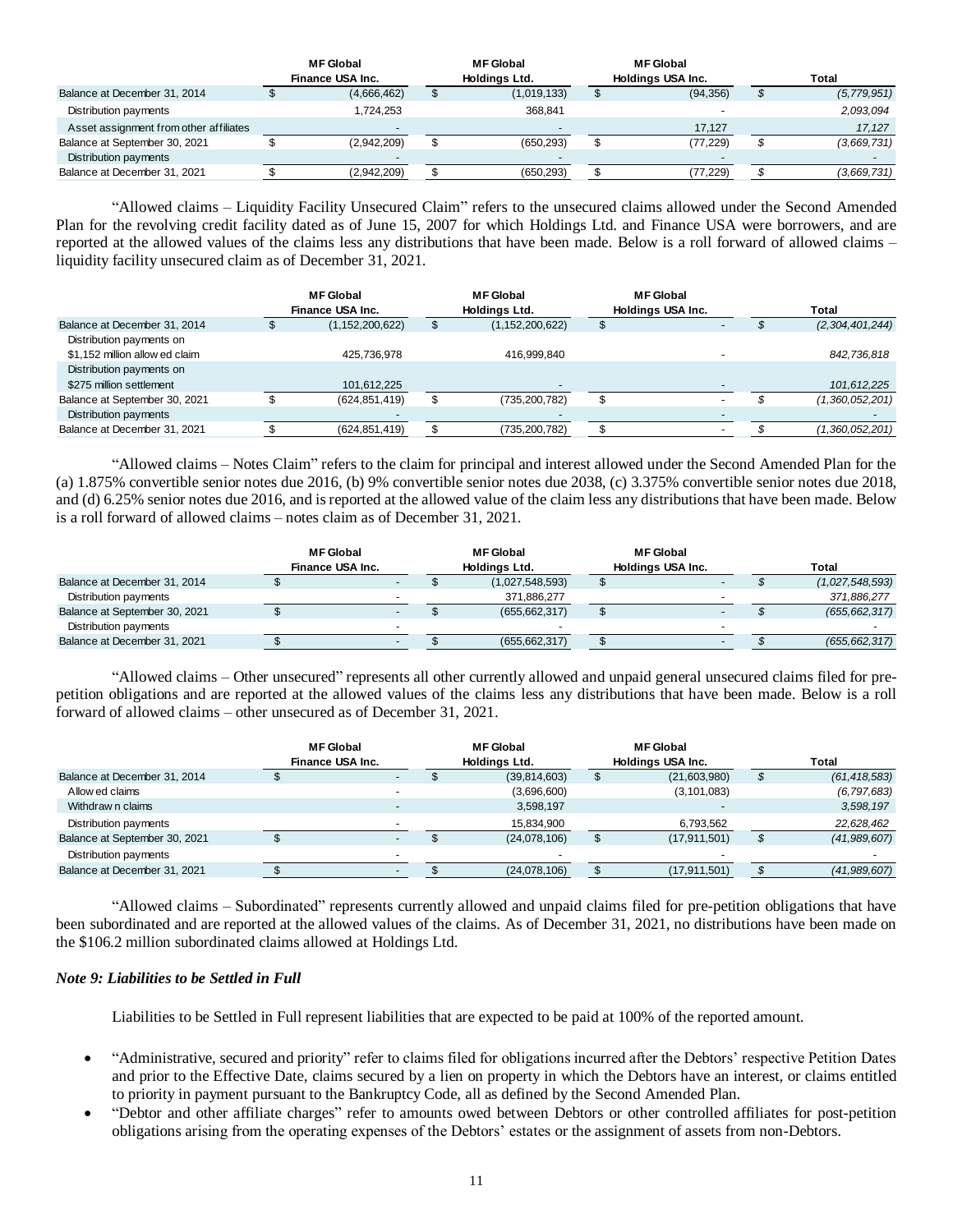## *Note 10: Professional Fees*

Professional Fees are presented based on the date incurred and include amounts that have been incurred but are unpaid for professionals retained by the Plan Administrator on behalf of the Debtors through the reporting date. Amounts accrued for Professional Fees include invoices received and estimates.

## *Note 11: Estimated Plan Administration Expenses*

Estimated Plan Administration Expenses represent (i) an estimate of future operating expenses and professional fees (including litigation costs) and (ii) accrued, but unpaid, operating expenses. The Plan Administrator maintained the \$36.1 million Plan Administration Expenses Reserve for potential future operating expenses and professional fees, which includes reasonable contingency amounts. The Plan Administrator may further revise the estimate of future Plan Administration Expenses periodically, as necessary.

## *Note 12: Subsequent Events*

The Plan Administrator has recorded amounts in the financial statements as of the reporting date based on the information available at the time the review was performed. Any events subsequent to the time of the review are not reflected in the statements of net assets in liquidation or schedule of cash flows and will be reflected in future QORs.